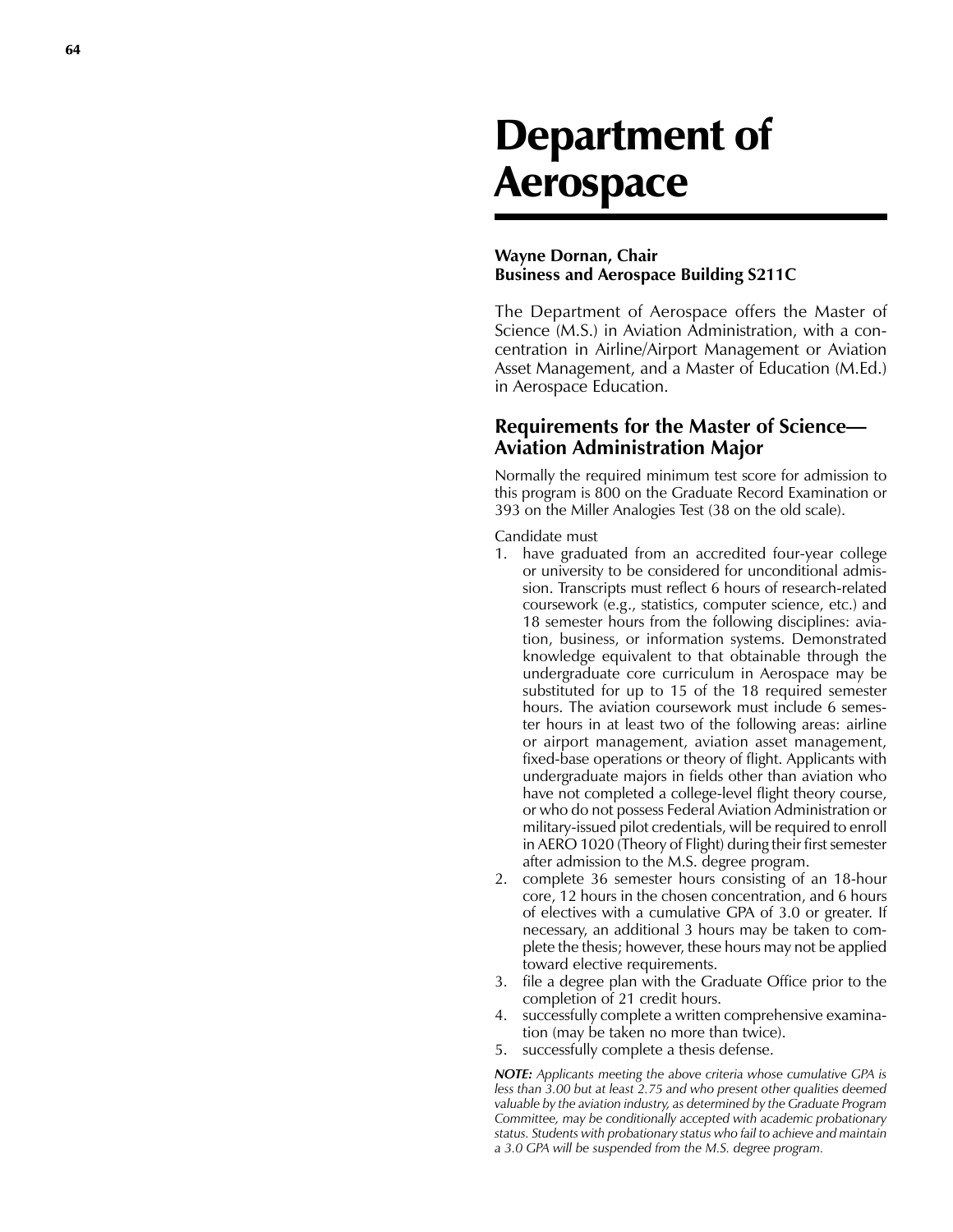### **Airline/Airport Management Concentration**

#### **Required Courses**

|  | AERO 6120 Aviation History                      |
|--|-------------------------------------------------|
|  | AERO 6150 Aviation Industries                   |
|  | STAT 6160 Advanced Mathematical Statistics   OR |
|  | QM 6000 Quantitative Methods Survey             |
|  | AERO 6300 Air Transportation Systems            |
|  | AERO 6610 Introduction to Aerospace Research    |
|  | AERO 6640 Thesis Research                       |
|  |                                                 |

#### **Electives - 12 hours from the following:**

|      | AERO 5075 Selected Readings in Aerospace                |
|------|---------------------------------------------------------|
|      | AERO 6130 Safety Administration and Security            |
|      | AERO 6170 Scheduled Air Carrier Operations              |
|      | AERO 6190 Airport Organizational Structures and         |
|      | <b>Operational Activities</b>                           |
|      | AERO 6220 Environmental Policy                          |
|      | AERO 6250 Aviation Policy and Planning                  |
|      | AERO 6270 Airport Design                                |
|      | AERO 6330 International Aviation Systems                |
| AERO | 6350 General Aviation                                   |
|      | AERO 6370 Aviation Contracts and Leases                 |
| AERO | 6450 Airport Funding Policy                             |
| INFS | 6610 Information Systems Management and Applications OR |
|      | <b>INFS</b> 5200 Data Enhanced Internet Applications    |

#### **Guided Electives**

Students will select 6 hours of approved electives suited to their career goals from another department within the University. Selection will be made with appropriate guidance from faculty of both departments.

#### **Aviation Asset Management Concentration**

#### **Required Courses**

|                                          |  | AERO 6120 Aviation History                     |  |  |  |  |
|------------------------------------------|--|------------------------------------------------|--|--|--|--|
|                                          |  | AERO 6150 Aviation Industries                  |  |  |  |  |
|                                          |  | STAT 6160 Advanced Mathematical Statistics LOR |  |  |  |  |
|                                          |  | QM 6000 Quantitative Methods Survey            |  |  |  |  |
|                                          |  | AERO 6300 Air Transportation Systems           |  |  |  |  |
|                                          |  | AERO 6610 Introduction to Aerospace Research   |  |  |  |  |
| AFRO                                     |  | 6640 Thesis Research                           |  |  |  |  |
| Electives - 12 hours from the following: |  |                                                |  |  |  |  |
|                                          |  | AERO 5075 Selected Readings in Aerospace       |  |  |  |  |
|                                          |  | AERO 6170 Scheduled Air Carrier Operations     |  |  |  |  |
|                                          |  | AERO 6250 Aviation Policy and Planning         |  |  |  |  |
|                                          |  | AERO 6350 General Aviation                     |  |  |  |  |

- AERO 6370 Aviation Contracts and Leases
- AERO 6450 Airport Funding Policy
- INFS 6610 Information Systems Management and Applications OR INFS 5200 Data Enhanced Internet Applications
- ACTG 6000 Survey of Accounting Principles
- ECON 6030 Survey of Economic Theory

#### **Guided Electives**

Students will select 6 hours of approved electives suited to their career goals from another department within the University. Selection will be made with appropriate guidance from faculty of both departments.

# **Requirements for the Master of Education— Aerospace Education Major**

Advisement for the degree is provided by graduate faculty members in the Aerospace Department and one graduate faculty member from the College of Education and Behavioral Science. Students in the M.Ed. degree program may elect either an aerospace or an education option. Both options consist of a 13-hour core and are designed to serve applicants interested in education or professional development programs and administration.

Normally, the required test score for admission to the M.Ed. program is 380 (30 on the old scale) on the Miller Analogies Test or a satisfactory score on the Graduate Record Examination.

#### Candidate must

- 1. hold a bachelor's degree from an accredited institution;
- 2. complete 34 semester hours with no more than 30 percent of the total degree hours dually listed as undergraduate/ graduate hours (refer to the appropriate option for specific requirements);
- 3. be admitted by Aerospace Department's Graduate Program Committee;
- 4. file a degree plan with the Graduate Office prior to the completion of 21 credit hours; and
- 5. successfully complete a written comprehensive examination (may be taken no more than twice).

#### **Option 1 (Aerospace)**

# **Required - 13 hours**

- AERO 6100 Aviation Workshop (same as YOED 6100)
- 6430 Introduction to Curriculum Development
- AERO 6610 Introduction to Aerospace Research OR
- FOED 6610 Analysis and Application of Educational Research
- AERO 6120 Aviation History

#### **Aerospace Electives - 12 hours**

Any 5000-level aerospace course not previously taken at the 4000-level or any 6000-level aerospace course with the approval of the student's Aerospace Department advisor.

#### **Education - the following three (3) courses or courses approved by the College of Education and Behavioral Science advisor:**

- FOED 6020 Educational Foundations
- 
- SPSE 6040 Supervision of Instruction<br>SPSE 6050 Instructional Leadership 6050 Instructional Leadership

# **Option 2 (Education)**

Students choosing this option must have a designated College of Education and Behavioral Science advisor and should have the appropriate teaching license. The licensure requirement may be waived under special circumstances. A student seeking a licensure waiver must initiate a written request with the advisor, seek approval from the chair and dean of the College of Education and Behavioral Science, and forward the request to the Office of Teacher Licensure, McWherter Learning Resources Center 170.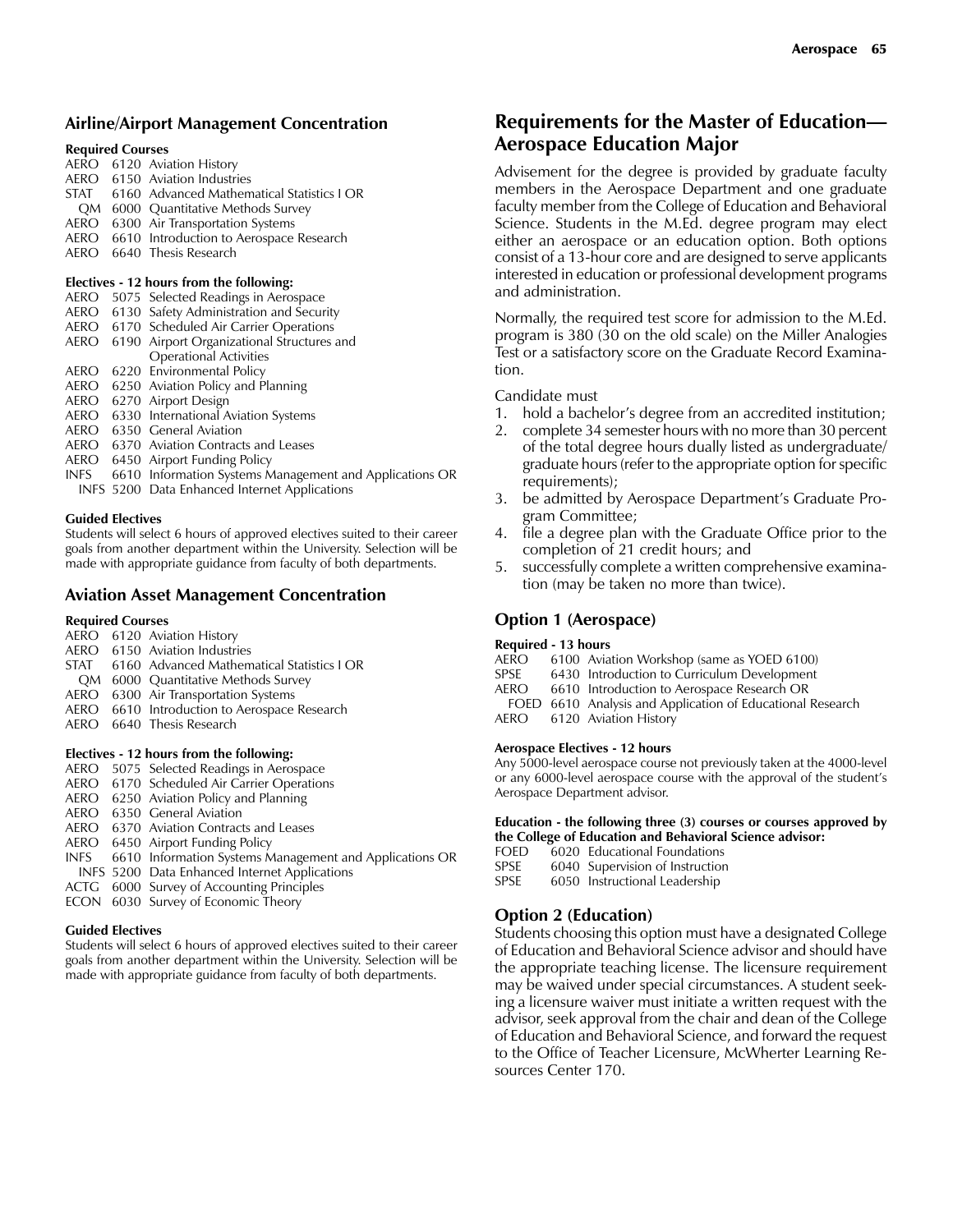#### **Required - 13 hours**

|      | YOED 6100 Aviation Workshop                              |
|------|----------------------------------------------------------|
| SPSE | 6430 Introduction to Curriculum Development              |
| FOED | 6610 Analysis and Application of Educational Research OR |
|      | AERO 6610 Introduction to Aerospace Research             |
|      | AERO 6120 Aviation History                               |

#### **Electives - 12 hours**

- FOED 6020 Educational Foundations SPSE 6040 Supervision of Instruction
- SPSE 6050 Instructional Leadership
- SPSE 6080 Studies in Leadership
- SPSE 6250 Seminar in Curriculum Improvement
- SPSE 6340 School Finance
- SPSE 6500 Studies in Education: Administration<br>SPSE 6600 Microcomputers in Educational Adm
- 6600 Microcomputers in Educational Administration

#### **Aerospace Electives - 9 hours**

Any 5000-level aerospace course not previously taken at the 4000 level or any 6000-level aerospace course except for AERO 6100 and 6610.

# **Courses in Aerospace [AERO]**

- **5050 Aerospace Internship I.** Three credits. Prerequisite: Consent of department chair. Student employed by an acceptable airline, airport director, or aerospace industry for field work. Minimum 300 hours work required. Pass/Fail grading.
- **5071- Problems in Aerospace.** One to three credits. Individual directed **5073** study in the field of aerospace.
- **5075 Selected Readings in Aerospace.** Three credits. Prerequisite: Graduate standing. Guided readings in aviation or space. Topics alternate each semester and range from historical events to possible future developments. Discussion, presentations, and critical analysis of material.
- **5100 Airline Management.** Three credits. Airline operation and implementation of sound management practices.
- **5110 Airport Management.** Three credits. Airport operations. Development of an airport master plan.
- **5130 Aerospace Physiology.** Three credits. Instruction, readings, and structured experiences to ensure familiarity with the various physiological and health-related factors affecting a flyer's safety and performance.
- **5150 Fixed Base Operations Management.** Three credits. The FBO operator and the essential role played in general aviation.
- **5160 Aviation Law.** Three credits. Legal responsibility in the aviation industry.
- **5170 Airport Planning and Design.** Three credits. Methods utilized in airport planning and design; relationship of the airport and the community.
- **5200 Flight Instruction for Teachers.** Three credits. Flight instruction and discussion provide an opportunity to understand the airplane and its operation. Fee required.
- **5230 Advanced Air Navigation.** Three credits. Advanced navigation equipment and operation procedures, GPS, and LORAN.
- **5240 Aircraft Systems Management.** Three credits. Instruction and the requirements pertaining to activities of a flight engineer.
- **5310 Aerospace Vehicle Systems.** Three credits. Design, use, and function of typical hydraulic, mechanical, and electrical systems used on aircraft. For potential pilots, flight engineers, and mechanics.
- **5400 Space.** Three credits. Extensive study of the history of space exploration, the successes and failures of manned and unmanned efforts, and what the future may be for human beings in space.
- **5490 Aerospace Science for Teachers.** Three credits. For teachers who desire an introduction to the total aviation and space effort.
- **5530 Air Traffic Control.** Three credits. The FAA Air Traffic Control system used to regulate air vehicle traffic during enroute and terminal phases of flight, with emphasis on communication, navigation, and control equipment and procedures.
- **5580 Flight Instruction IV.** Three credits. Academics for the ATP and dispatchers written. If flight is desired, student will meet FAR 61 and fee required.
- **6100 Aviation Workshop.** Four credits. (Same as YOED 6100.) A first course in aerospace education; provides an overview of aerospace historically and in the future.
- **6120 Aviation History.** Three credits. Detailed examination of the development and role of aviation and its economic, social, and political impact on the modern world. Particular emphasis on the global aspects of civilian aviation and the consequences of the transportation revolution it engendered. Specific topics analyzed in detail each semester.
- **6130 Safety Administration and Security.** Three credits. An examination of the various programs which airport operators employ in operating and maintaining airport safety and security services. Special emphasis on federal guidelines and their applications at commercial service airports.
- **6150 Aviation Industries.** Three credits. An overview of domestic and international air transportation businesses. Includes an analysis of extant and forecast labor requirements.
- **6170 Scheduled Air Carrier Operations.** Three credits. An examination of contemporary problems and issues confronting airline industry policy makers, government regulators, managers, and the traveling public.
- **6190 Airport Organizational Structures and Operational Activities.** Three credits. Prerequisite: AERO 5110 or 5170 or consent of instructor. A critical analysis of airport organizational structures, functions, and constraints affecting the airport. A detailed view of operational activities and methods to improve airport efficiency.
- **6220 Environmental Policy.** Three credits. Airport planning and land use programs and procedures as they are currently used within the industry.
- **6250 Aviation Policy and Planning.** Three credits. The regulatory agencies of the aviation industry and their functions. Special emphasis on current problems and issues affecting the industry.
- **6270 Airport Design.** Three credits. Introduces the concepts of airport planning, design, and layout with particular emphasis on community characteristics and resource allocation. Students will become familiar with the Federal Aviation Administration's role in the airport design process.
- **6300 Air Transportation Systems.** Three credits. Explores the evolution of the National Airspace and Airway System from its chaotic